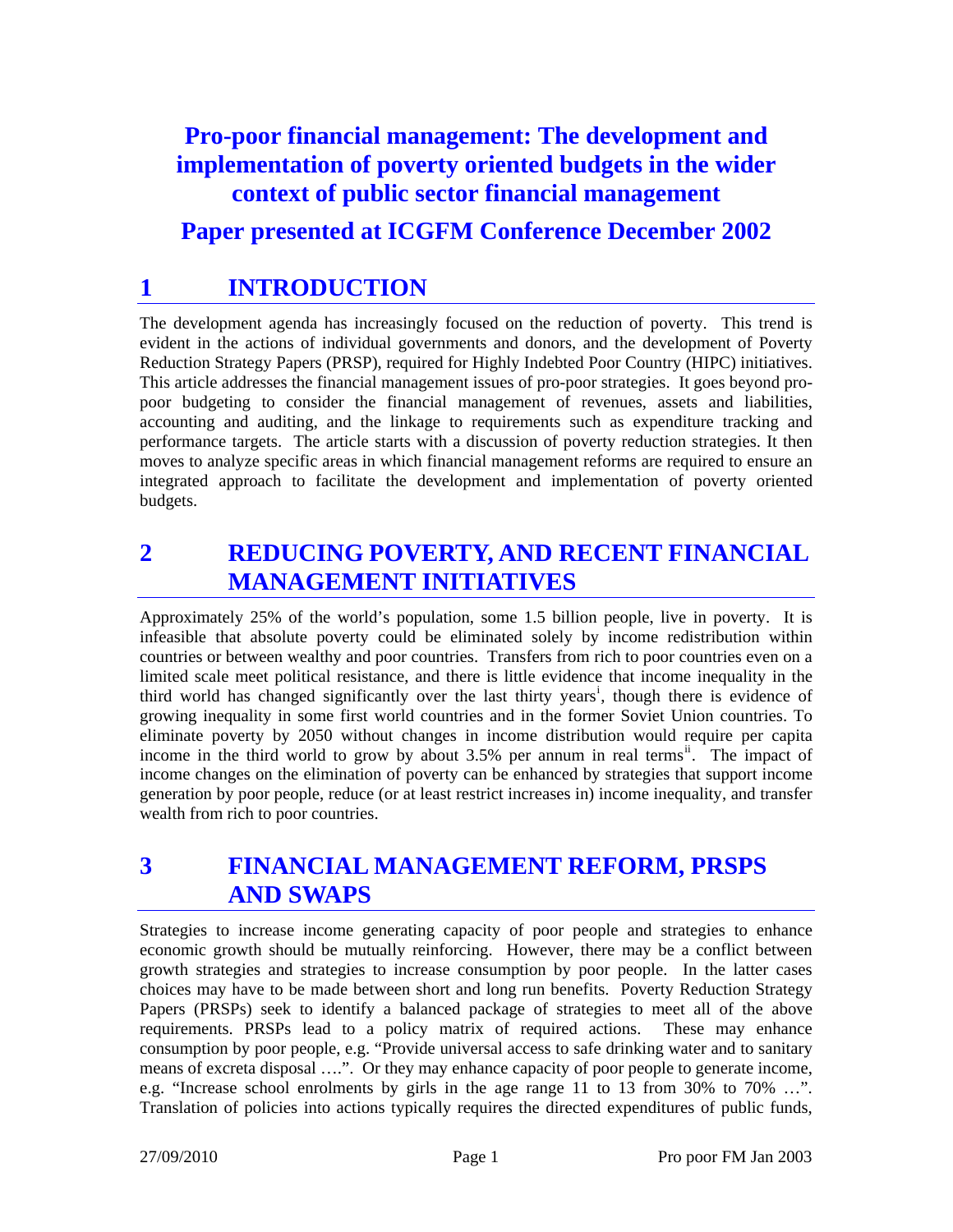and the mechanism for achieving this is through budget allocations and budget execution. The requirement is for budget processes and systems that enable pro-poor policies to be implemented, accounting systems that enable expenditure to be tracked, and audit and accountability mechanisms that provide transparency.

An approach to integrating pro-poor strategies into allocations processes has been the Sector Wide Approaches (SWAps). Under SWAps all significant public funding for a sector supports a single sector policy and expenditure programme, under Government leadership, adopting common approaches across the sector, and progressing towards relying on Government procedures to disburse and account for all public expenditure, however funded.[iii](#page-15-1) Claimed benefits of SWAps include a focus on the strategies and policies of government (fiscal discipline, allocation and efficiency); a focus on strengthening government institutions; the potential for simplification and harmonisation of aid procedures between Donors and with it the potential to increase and accelerate aid flows; and to enable decentralisation. There is as very little hard evidence of the extent to which the poor benefit from SWAps, and one study concludes "There is a mixed picture on the extent to which the poor are benefiting..."<sup>[iv](#page-15-1)</sup>. However, there is evidence that joint reviews conducted as part of the SWAp analysis have sharpened the focus on poverty.

The expectation is that sound public financial management associated with initiatives like PRSPs and SWAps will support growth strategies, pro-poor strategies, and the making of rational choices between alternatives. The relationships are summarised in [Exhibit 1: 1](#page-1-0) below.

<span id="page-1-0"></span>

**Exhibit 1: Linkages between pro-poor strategies** 

### **4 SPECIFIC LINKAGES BETWEEN PUBLIC FINANCIAL MANAGEMENT AND PRO-POOR STRATEGIES**

Many target countries for HIPC, PRSP and SWAp initiatives have inadequate public financial management systems; such system inadequacies require addressing. Of the 22 countries that had reached the HIPC decision point by end-2000, 16 countries have identified needed improvements in PEM systems covering the broad categories of budget formulation, execution, and reporting, as completion-point triggers.<sup>[v](#page-15-1)</sup> In a move to pro-poor strategies the drive for sound public financial management must be reinforced. Public financial management has a role in both pro-growth and consumption redistribution strategies. Improvements in public financial management are often a precondition for ensuring that Governments *can* budget for poverty reduction.<sup>[vi](#page-15-1)</sup> The World Bank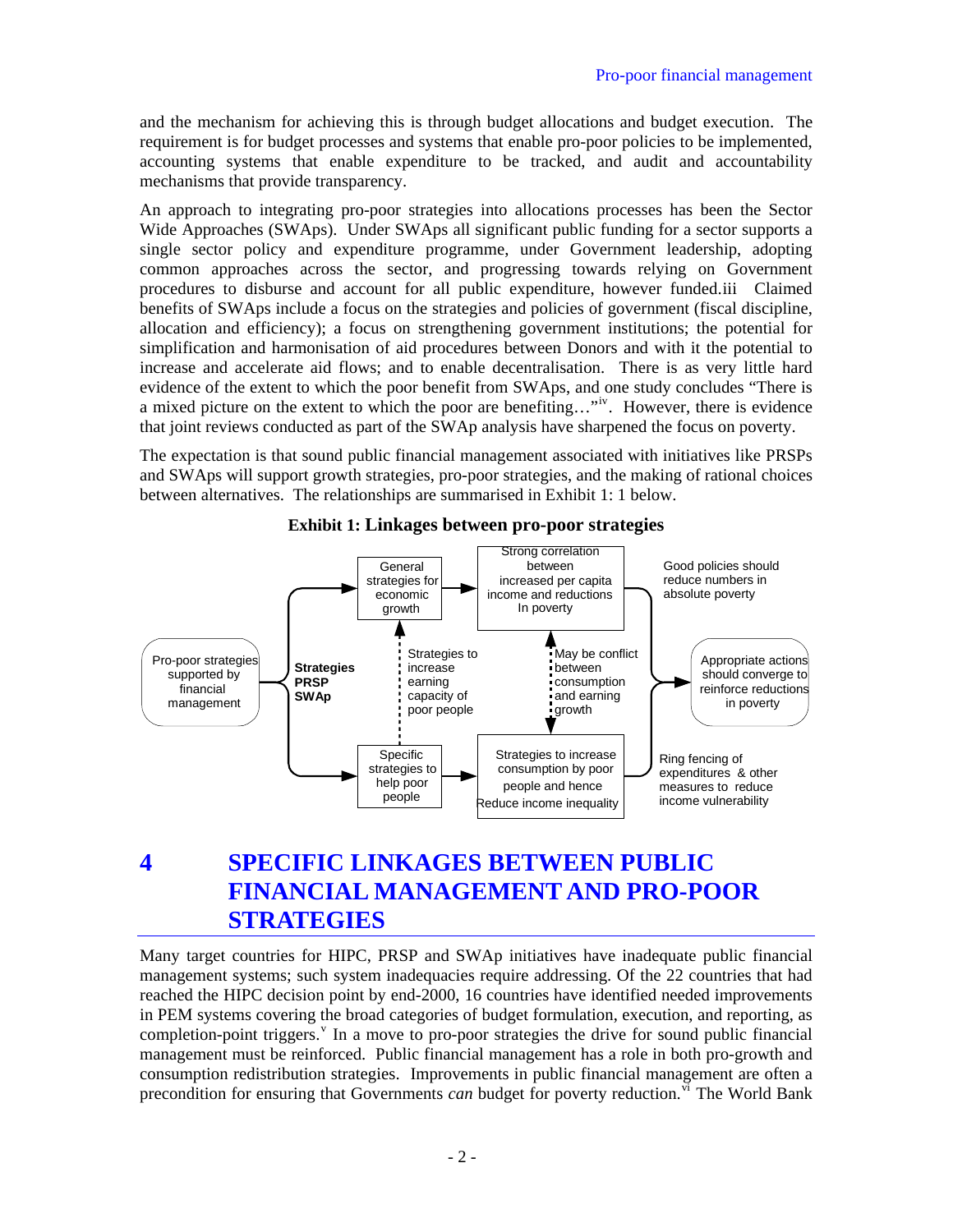has summarised the goals of public financial management in the Public Expenditure Manual, and these are linked to pro-poor strategies below.

| Goal                             | Linkage to pro-poor strategies                                                                                                                                                                                  |  |
|----------------------------------|-----------------------------------------------------------------------------------------------------------------------------------------------------------------------------------------------------------------|--|
| Level 1 - fiscal<br>management   | Distributive impact of tax and non-tax revenue raising<br>Impact of fiscal issues (risk, shortfalls, etc) on pro-poor strategy and income<br>vulnerability                                                      |  |
| Level 2 - resource<br>allocation | Fundamental to the concepts of pro-poor strategies is the ability to<br>allocate resources in a directed manner through the budget process                                                                      |  |
| Level 3 - value for<br>money     | With limited resources in poor countries, obtaining value for money -<br>efficiency, effectiveness and economy - in expenditure is critical.<br>Embraces the need to avoid leakages through corruption or theft |  |
| <b>Transparency</b>              | Fundamental to an enabling environment - make effective                                                                                                                                                         |  |
| <b>Accountability</b>            | participation feasible, minimise opportunities for leakage, enhance the<br>democratic decision process                                                                                                          |  |

**Exhibit 2: Goals of government financial management** 

Implementing these goals requires an effective public financial management system that facilitates the development and implementation of budgets that are evenly balanced to meet the needs of the poor. In order to develop the pro-poor financial management system a number of issues need to be addressed:

Participation in the budget process

The budget organization and ability to allocate resources through the budget

Budget timeframe and comprehensiveness

Realism of the budget process and ability to translate budget decisions into actions

Performance targets and their linkage to budget allocations

Expenditure tracking and government accounting systems

## **5 PARTICIPATION IN THE BUDGET PROCESS AND THE ASYMMETRY OF INFORMATION**

It may seem strange to put participation first in an article on financial management, but an understanding of organisational relationships is fundamental to understanding how budgets are created and implemented, and the practical difficulties of implementing pro-poor strategies. Traditional "hard" organizational theory envisages the Government establishing its goals and priorities, and then using the budget to turn these into actions subject only to fiscal constraints. Creating a pro-poor budget requires governments to identify appropriate strategies before they can do this, and to then incorporate these into the process.

A "soft systems" approach<sup>[vii](#page-15-1)</sup> recognizes that political process involves an organizational entity the government Departments led for budget purposes by Finance - responding to a range of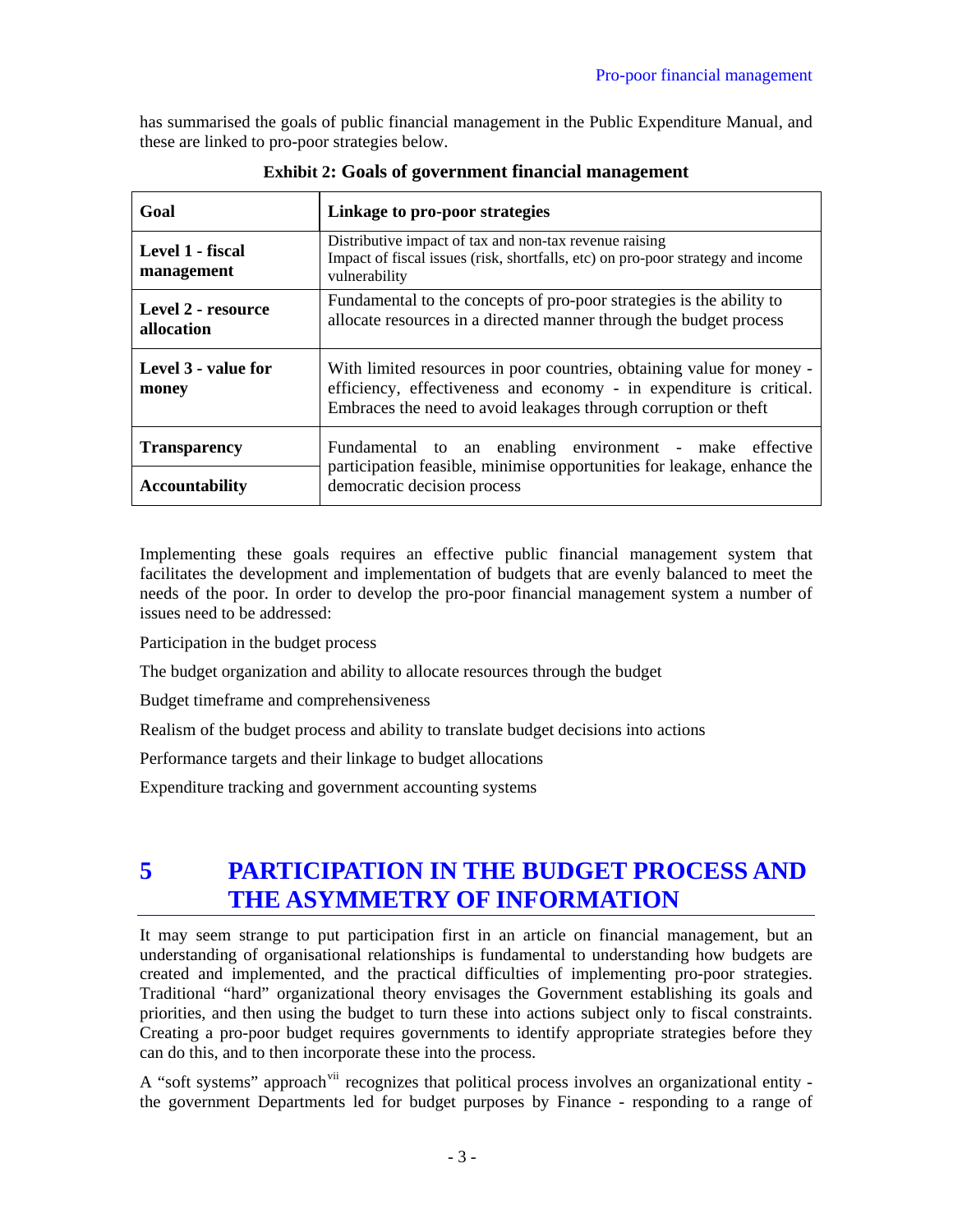stakeholders and organizational pressure groups. Government Ministers, though theoretically able to dictate policy, rarely have such unfettered authority, agree amongst themselves, or have adequate information. Donors, powerful interest groups and other stakeholders also influence Government Departments. The concept of the asymmetry of information means that full information on the impact of decisions will not percolate to higher levels of government, and therefore broad policy decisions are made without a full understanding of their effect or how they will be implemented.

This "soft" but more realistic model of the budget process envisages a Department of Finance trying to manage the budget process to meet the needs of a range of stakeholders, and without detailed information on the outcomes that will result from resource allocation decisions. Within the milieu, poor people have traditionally had little influence and a very weak voice "… there is hardly any consultation with ordinary people ..."<sup>[viii](#page-15-1)</sup>One objective of pro-poor policies and their articulation through PRSPs and SWAps is to give the poor, or their representatives, a greater voice in the budget process. Without such participation, other stakeholders will reassert their dominance over the budget process. Examples cited in Zambia illustrate how such a process works in practice.<sup>[ix](#page-15-1)</sup>, and the alternative models are illustrated in 3 below.



### **Exhibit 3: Hard and soft models of budget process**

In order to achieve effective participation by poor people in the budget process, transparency and accountability become not merely desirable, but essential. Departments of Finance, however, often minimize access to information to reduce their exposure to pressure groups, which disproportionately disadvantages poor people who will lack the informal information channels open to other more influential stakeholders. Poor people and their representatives need transparency to provide them with the information to challenge established pressure groups.

Two examples show how participation can work. In Rajasthan, India, an NGO, MKSS, has developed a system of social audit of government expenditures. This has served to identify the connection between wealth of the rich and the villagers' continuing poverty. In Porto Alegre,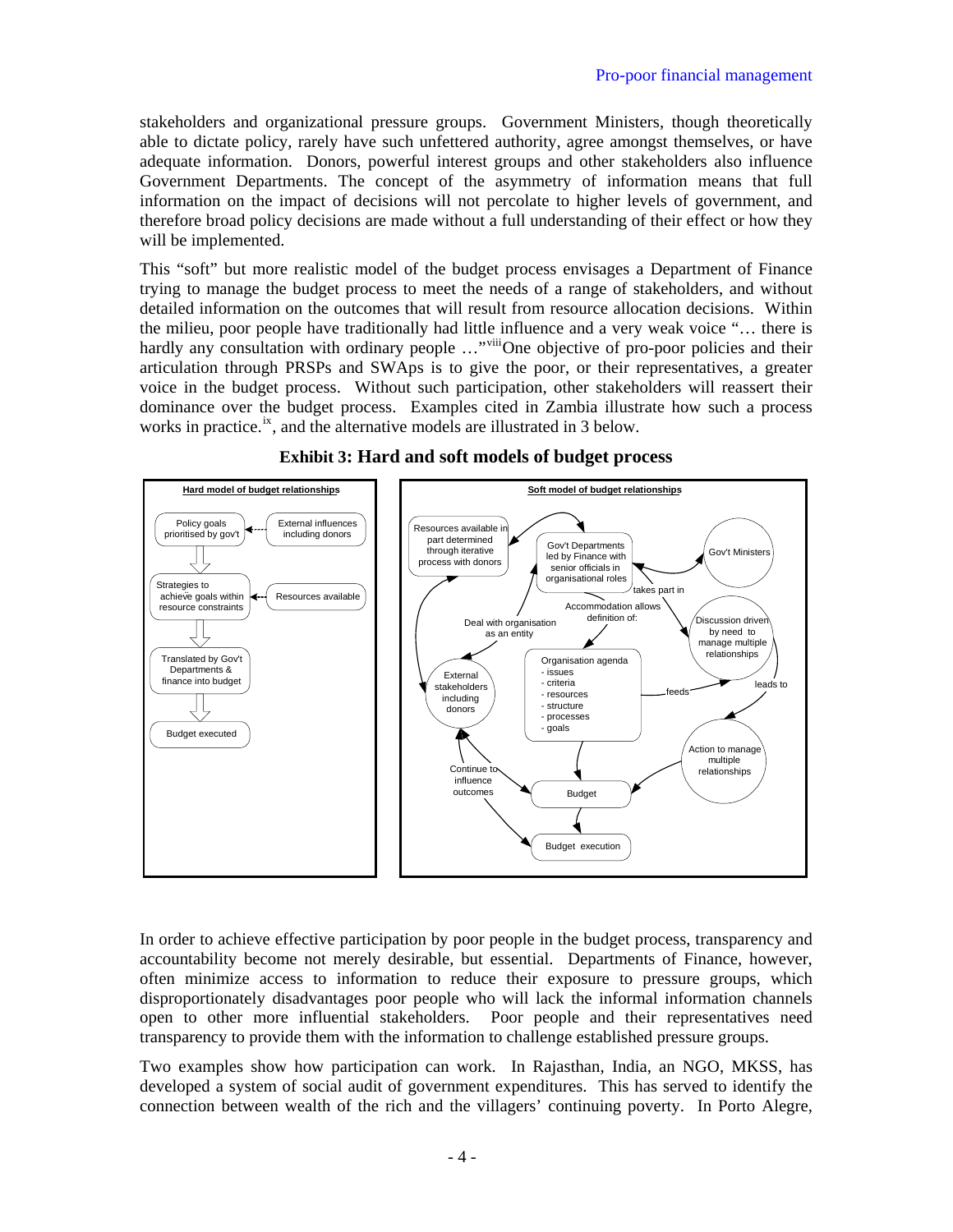Brazil, participatory budgeting at the local level has served to demonstrate the conflicting demands when participation expands, but has also demonstrated the use of a weighting system to resolve such conflicts.<sup>[x](#page-15-1)</sup> It is concluded that any pro-poor budge strategy must recognise the organisational complexity of the budget process, enable effective participation by poor people, and achieve accountability and transparency as fundamental to realisation of pro-poor strategies.

**6 THE BUDGET ORGANIZATION AND ABILITY TO ALLOCATE RESOURCES THROUGH THE BUDGET** 

The Government budget is a legal instrument authorising the raising of revenues and the expenditure of public money. Budgets are organised first and foremost to achieve these national fiscal objectives. In almost all countries budgets are linked to an annual budget cycle. As a tool to allocate resources for pro-poor or other specific strategies budgets exhibit four limitations: (1) The classification of expenditures is not linked to strategies; (2) The annual timeframe, and particularly the lapsing of funds at the end of the year, are inappropriate for strategies that take several years to mature; (3) There is no guarantee that funds allocated in the budget will be spent as intended; and (4) Expenditures are not easily linked to performance indicators.

## **7 CLASSIFICATION OF EXPENDITURES**

Traditional budget classification structures have followed the way in which expenditure is "voted" by the legislature, normally reflecting the department organisation structure. In addition, for expenditure control purposes budgets have been divided into economic categories, e.g. payroll, utility costs, capital expenditure, etc. This provides a matrix classification. Since Departmental organisations vary between countries, and titles often bear little resemblance to sectors, the IMF have sought to rationalise the organisational analysis by requiring all countries to provide statistics in accordance with a standard classification. In the latest edition of the IMF Government Financial Statistics Manual<sup>[xi](#page-15-1)</sup> there are some  $62$  functional classifications. Incorporation of these into the classification system will often cut across Departmental boundaries, and in effect introduces a third analytic dimension.

Nevertheless, analysis to the IMF GFS functional classification is still unlikely to be sufficient for allocating resources in accordance with PRSP strategies. For example the Zambia PRSP 2002 has as a health care priority "*Integrated Reproductive Health*"<sup>[xii](#page-15-1)</sup>. This requires a programme structure below the level of the GFS functional classification. Yet in 25 HIPC countries surveyed by the IMF in 2001 only 9 had a functional classification available for two years earlier, and "classification by program is rare"<sup>[xiii](#page-15-1)</sup>

Functional and programme classifications appear to meet the needs of a PRSP, but in fact they have some quite fundamental flaws as poverty strategy management tools: (1) Functional and programme classifications have no automatic link to management responsibility. In consequence expenditures may be analysed in a manner unrelated to management control; (2) The programme level of detail is still insufficient for detailed management control, the building of activity cost models or allocation to geographic locations. What is required is classification structure that breaks expenditure down to individual cost centers. This implies a level of decentralisation that clashes with the common model in which a central finance department controls allocations.

The conclusions may be summarised as follows: (1) Of necessity, governments must classify their budgets organisationally and by economic categories, but this alone is insufficient for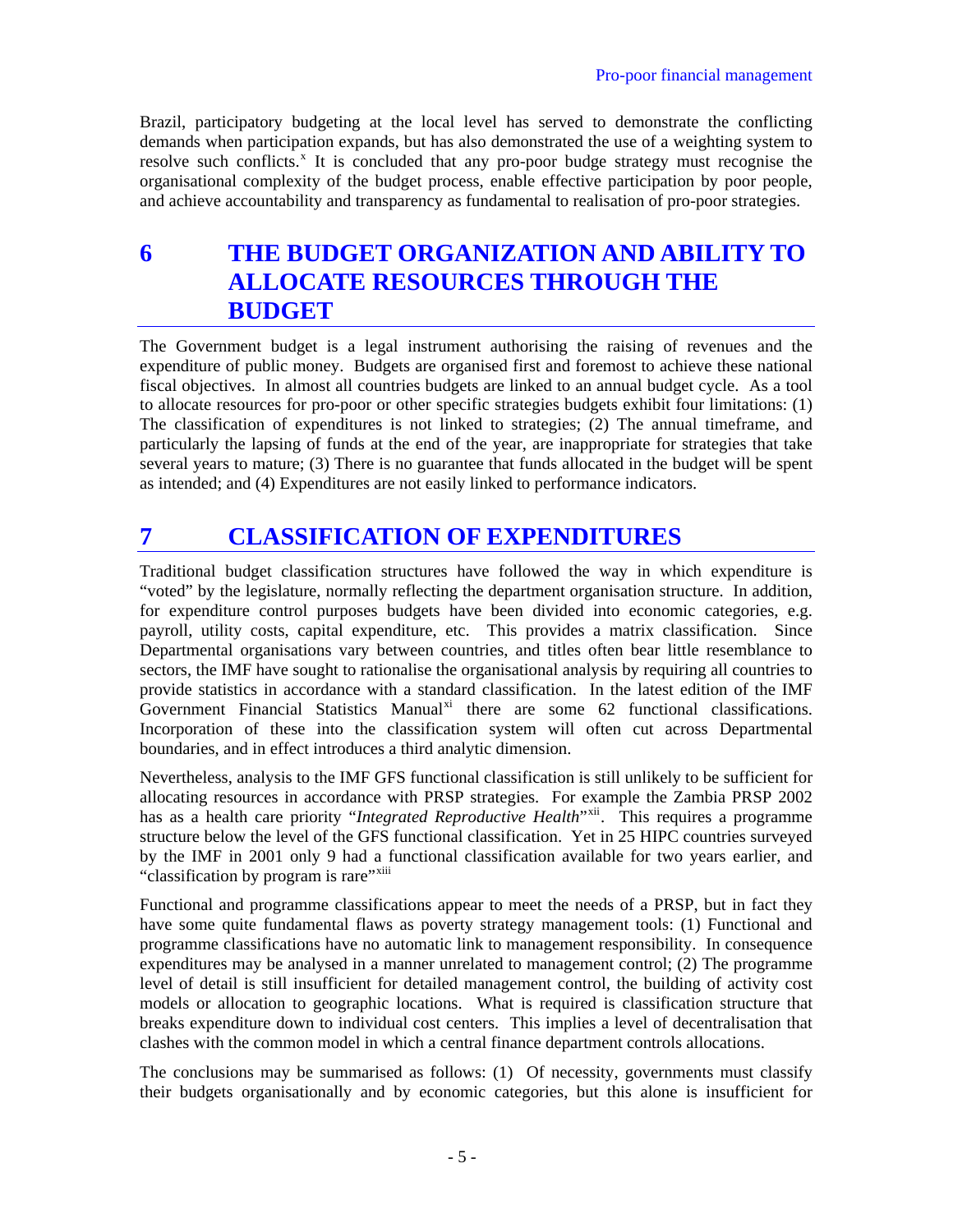management or poverty reduction strategies; (2) IMF GFS functional categories provide a more detailed and standardised classification of expenditures, but are unlikely to be sufficient to either manage expenditures or to be linked to government organisation structures; (3) Programme budgets can be linked to pro-poor and other strategies, but are only effective management tools if coincident with management responsibilities; and (4) In order to properly manage and track expenditures, cost centre analysis is essential, but the cost centre structure and detailed resource allocation should be driven by individual organisational units rather than by a Department of Finance.

Such a structure is feasible. In Nepal as part of the budget system, a facility has been established for the Budget to be enacted to functional level, and then individual Ministries authorise spending at the more than  $3,000$  cost centres across the country.<sup>[xiv](#page-15-1)</sup> A model of this classification structure is provided in Exhibit 4 below.

<span id="page-5-0"></span>

**Exhibit 4: A budget expenditure classification structure** 

Reflected in chart of accounts to allow expenditure tracking linked to budget and subsidiary analysis

As noted above, this model is perfectly feasible to implement in practice. Also, most accounting and ERP packages are geared towards costs centre accounting, and can handle the above analysis and use it to derive reports with different forms of aggregation. It will enable tracking of specific pro-poor strategies and can be linked to performance indicators (see below).

# **8 BUDGET TIMEFRAME AND MEDIUM TERM BUDGETS**

The annual budget cycle is inadequate for strategic resource allocations. Problems are the fact that most strategies take more than one year to mature, the need for certainty of funding, and the problem of funds lapsing. Most pro-poor and development strategies take a number of years to implement and for their benefits to be realised. Capital projects often extend over many years, and the impact even longer to realise. These time frames are much longer than the budget cycle, and trying each year approve a slice of capital expenditure is technically difficult, and fails to manage the project over its life cycle. One of the most difficult problems is the lack of certainty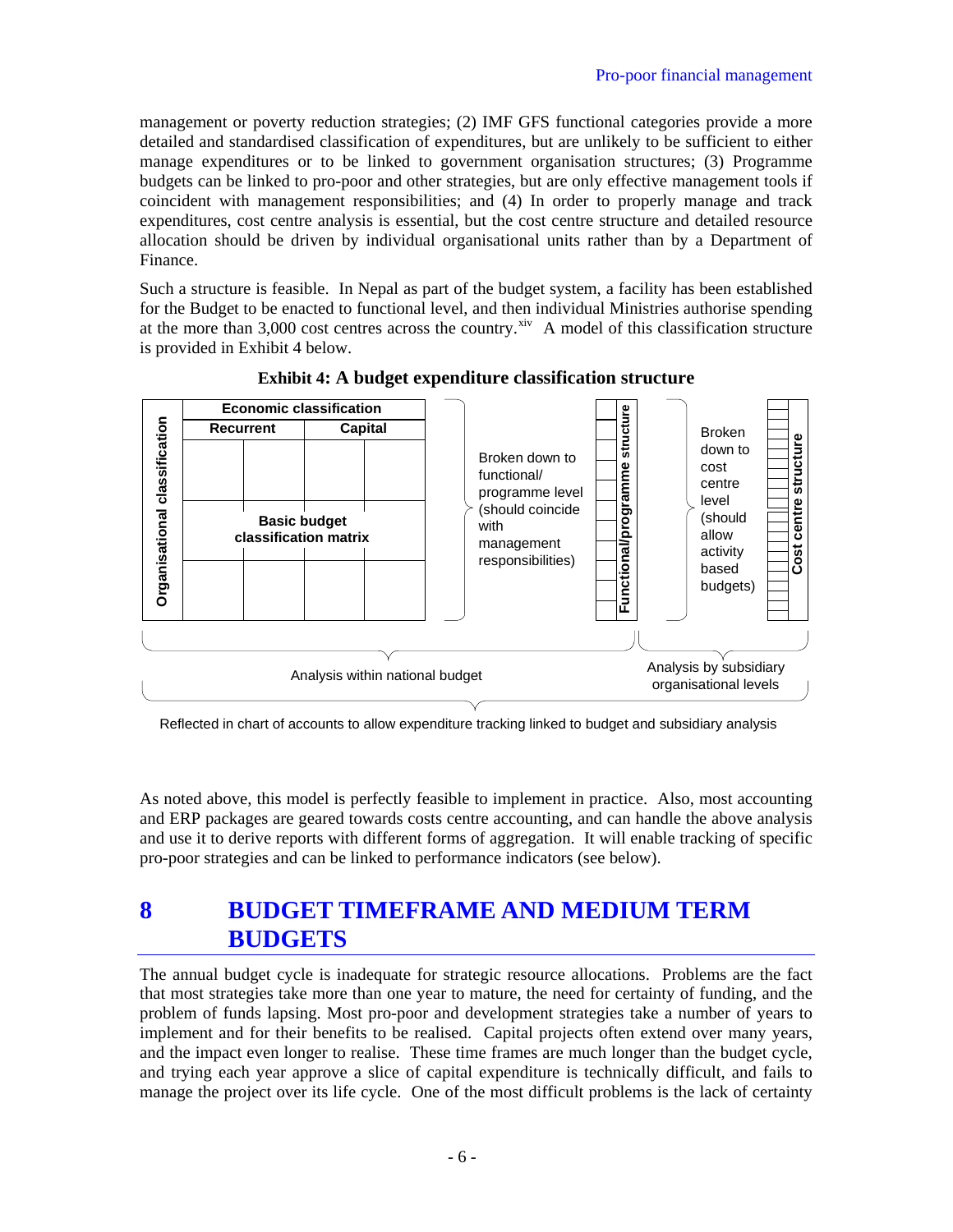of funding, since unspent funds lapse at the end of each year, yet the timing of expenditures may be difficult to predict and affect by many exogenous factors.

Segregation of budget expenditure into Recurrent and Development budgets was intended to address the problem, with different procedures for each budget, but in practice development budgets have become little more than vehicles for development projects, often including some recurrent expenditure, whilst recurrent budgets are often little more than budgets for government salaries. A recurrent/capital division is clearer and more readily defined, but does not in itself address the issue of the budget timeframe.

A medium term (3 to 5 years) budget framework (MTBF) does begin to address the issue, provide time for strategies to mature and some certainty of future funding. Whilst an even longer timeframe may be theoretically desirable, there is evidence that forecasts beyond three years rapidly lose reliability, and may detract from the relative certainly of a 3-5 year budget period.

Medium term budgets do offer a significantly enhanced framework for implementing pro-poor strategies, but to be effective certain conditions need to be met: (1) The processes for preparing the medium term and annual budgets must be integrated; (2) Medium term budgets must be legally recognised as providing a framework for annual budgets; (3) The issue of lapsing of funds must be addressed. In responding to donor pressure for medium term budgets, it is relatively easy for countries to append a medium term budget process after the annual budget is completed. Such an approach may provide useful analytic and forecasting information, but does not impact on the budget process itself. In Kenya, for example, there is a detailed medium term budget published after the annual budget, leading to a considerable volume of documentation. Yet this as proved ineffective at controlling off-budget expenditure, nor is the medium term budget is not an input to the annual budget process<sup>xy</sup>. Instead, the objective should be to fully integrate the annual and MTBF processes, so that the first year of the MTBF becomes the basis for the current years budget, and an extra year is added - a "rolling" approach, as adopted in Australia.

It follows from the above that there needs to be some legal status for the MTBF, so that it can be approved as part of the budget enactment process. Legal recognition forces clarification of the relationship between MTBF and annual budgets, and indicates a commitment to future spending plans. Such commitment and certainty of funding is essential for effective pro-poor strategies. Finally, the issue of lapsing of funds needs to be addressed within the MTBF context. The nature of government budget approval is that funds are voted for expenditure within a specified period of time, and if not spent "lapse". This process, however, can very significantly distort government expenditure time profiles. For example, in Papua New Guinea, a high proportion of government expenditure takes place in the last two months of each financial year<sup>[xvi](#page-15-1)</sup>. Because a legal MTBF authorises expenditure over a number of years, it is feasible to devise simplified approaches for transferring funds inter-temporarily between financial years. Again this can be very important for pro-poor expenditures, where the harvest cycle may be more important that the financial cycle.

**9 REALISM OF THE BUDGET PROCESS AND ABILITY TO TRANSLATE BUDGET DECISIONS INTO ACTIONS** 

There are a range of reasons why expenditures voted in the budget may not actually be expended. A common reason is that the budget vote may be a political device, for example in Nepal projects are regularly voted in the budget hen "suspended" - the projects are there to satisfy political pressures and there is not real intention of their implementation. Another common problem is that cash is simply not available for the voted expenditures - officials who manage cash releases make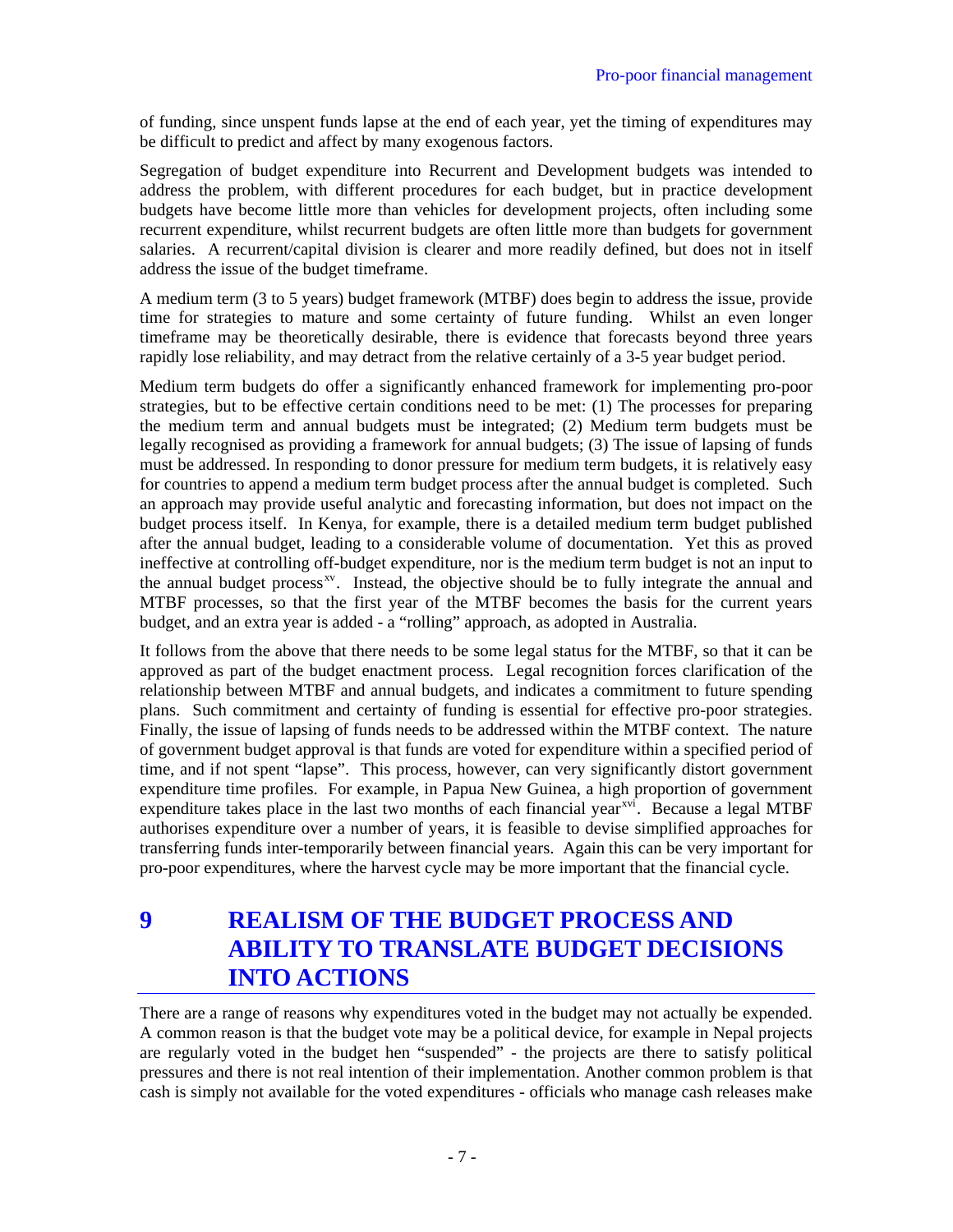the "real" budget allocations. Further complicating matters is the general experience in which a complex bureaucratic process for the incurring of expenditure provides opportunity for pressure by interest groups, corruption, theft or simply inability to manage the process to result in funds not being spent as intended.

It is certain that the expenditure procedures in most poor countries are excessively bureaucratic, and that controls originally established to avoid corruption often end up by increasing the opportunities for such corruption, as well as creating inefficiency and delays in expenditures. There is no universal model of the processes, and even in English speaking countries the terms used have different meanings. Exhibit 5 below provides a simplified generic model, synthesised from several different countries.





If the budget is realistic in terms of fund availability and expenditure needs, and there are efficient bureaucratic and accounting systems, then the above procedures should work smoothly. However, as already indicated, this will not be the case in a poor country - the nature of underdevelopment will involve governmental inefficiencies. It is our experience that macro level designs rarely take account of these detailed issues, yet problems at this level are often a cause of reform strategies failing. There is often significant resistance to the reform of expenditure processes. Complex bureaucratic processes create employment, provide opportunities for corruption and enable interest groups within the bureaucracy to manipulate expenditure patterns. Yet unless these issues are addressed, pro-poor strategies will always achieve less than their full potential.

## **10 PERFORMANCE TARGETS AND THEIR LINKAGE TO BUDGET ALLOCATIONS**

Performance management represents an attempt to shift the focus of public sector managers (and politicians) from controlling expenditure to delivering outcomes. A specific outcome would be the reduction of poverty. However, as indicated above, poverty can only be evaluated through a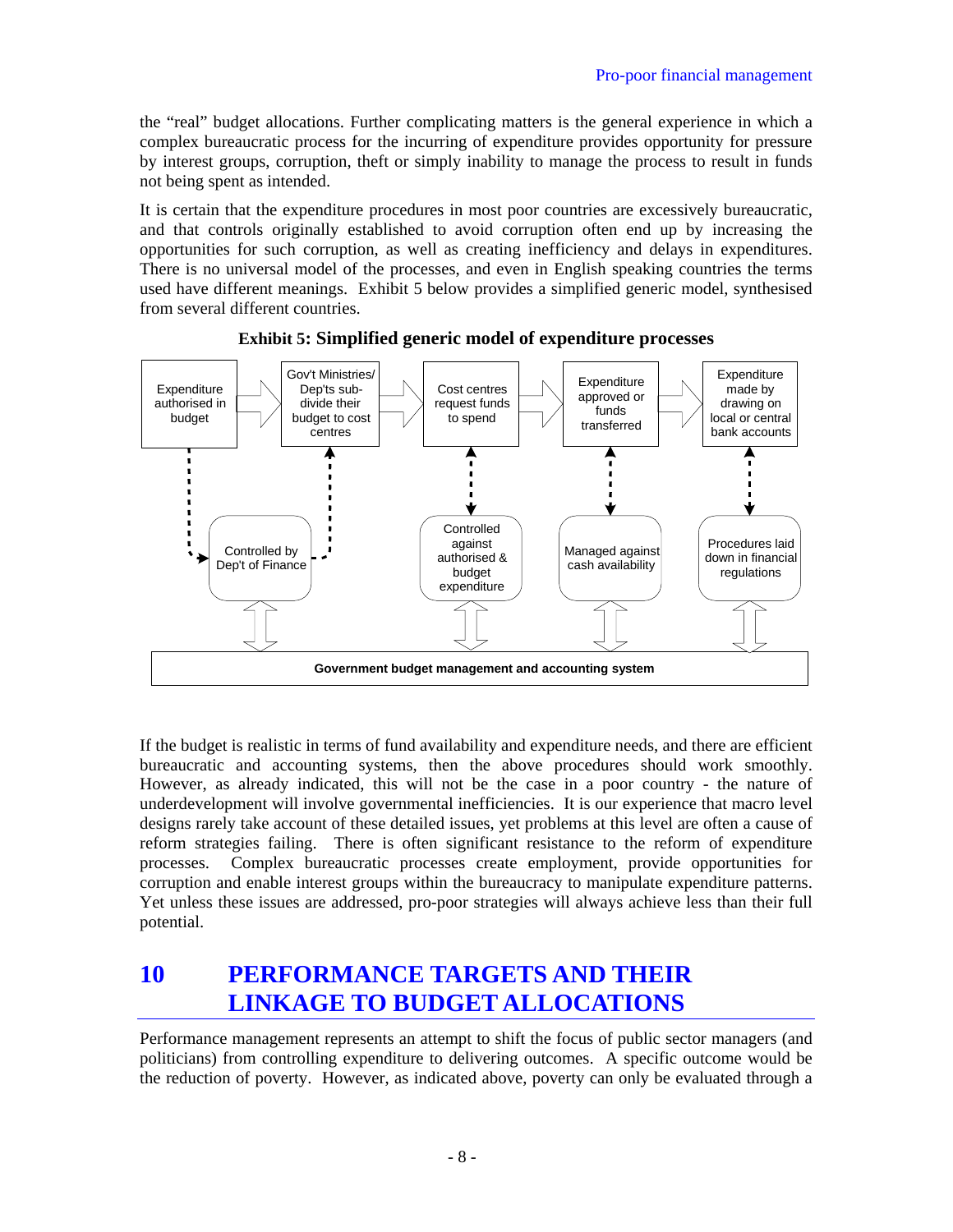series of measures, e.g. the UN Human Poverty Index measures, and a range of variables influences each of these measures.

Therefore, to implement performance management as a practical system, outputs must be developed that can act as surrogate measures for outcomes. The linkage is illustrated in Exhibit 6 below.



#### **Exhibit 6: Outcomes and outputs**

The conclusion is that there are two surrogate groups of measures of the impact of strategies on outcomes: (1) Input measures - can be achieved by tracking expenditures, dealt with separately below; (2) Output measures - from the analysis above output measures must be linked to both input (expenditure) and outcomes. This paper is not primarily concerned with the development of output targets, but six key requirements are set out below.

- 1. Output targets must be linked with the budget process so that there is a direct link between expenditure and performance delivery. In Lesotho, an approach has been developed for the health sector where any increased expenditure must be justified in terms of change in anticipated outputs. As set of performance indicators unrelated to the budget process is unlikely to be useful.
- 2. Outcomes and outputs need to be organised in hierarchy, so that one outcome is represented y a series of outputs. The Logical Framework approach is useful tool for achieving this relationship.
- 3. Output targets must be capable of normative measurement of changes in terms of both quality and quantity within a specified period of time. This does not preclude judgement evaluations, but requires that they are made specific.
- 4. Targets need to be established participatively involving both those who execute policies and potential beneficiaries. In the case of pro-poor strategies this means involving poor people or their representatives. Participatory target setting ensures commitment and also relevance of output targets.
- 5. A transparent system of expenditure and performance reporting linked to original targets and individual responsibility, and subject to independent audit, review and accountability.
- 6. Finally, there need to be rewards for good performance and sanctions for poor performance. A performance management system that is ignored in staff evaluations, or where public servants are not made accountable, is unlikely to be effective. The danger is that managers alter their behaviour to do well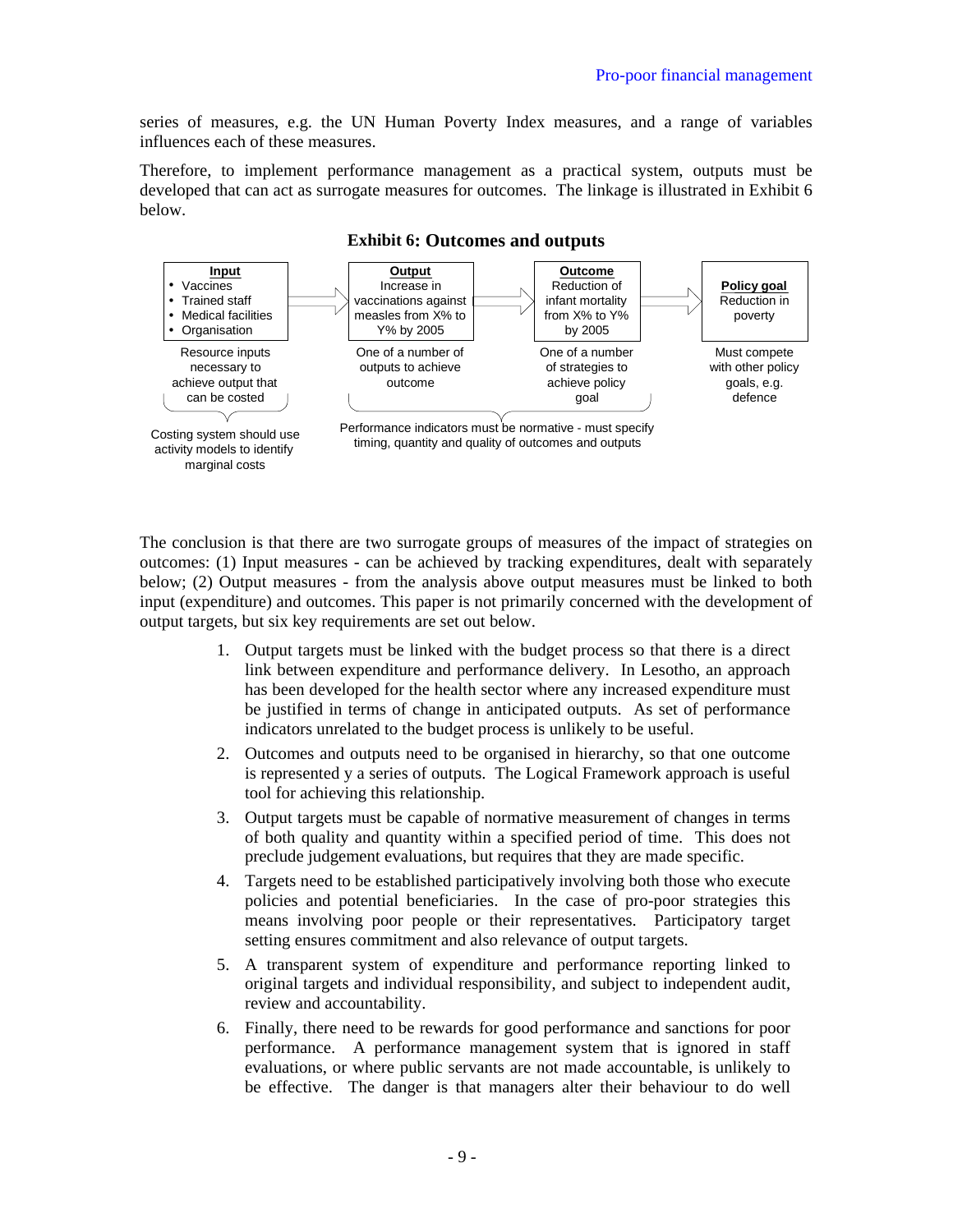exclusively in terms of their performance targets, which may be sub-optimal from the perspective of the nation as a whole.<sup>xvii</sup>

### **11 EXPENDITURE TRACKING OF PRO-POOR EXPENDITURES**

It follows from the model in Exhibit 6 above that the first step in managing pro-poor strategies is to ensure that money is actually spent as allocated in the budget. There is a clear but asymmetric relationship between expenditures and outcomes - expenditure is a necessary but not sufficient condition for achieving a given outcome. There is no known research on the correlation between expenditures and outcomes as compared to that between outputs and outcomes. This area is referred to as expenditure tracking, but in fact embraces a number of issues.

There is evidence that even where funds are allocated in a pro-poor manner in the budget, that intention is not followed through to actual expenditure<sup>[xviii](#page-15-1)</sup>. Furthermore, few accounting systems are able to track such expenditures and report on them in a meaningful manner. Yet it is clear that if a pro-poor budget is to achieve its objectives, it is essential both that expenditure takes place as intended, and that such expenditure can be followed through. This requires expenditure tracking and publicly available reports that are both reliable and timely. The analysis above has already indicated why this may not be the case. For clarity the issues are put into a framework in Exhibit 7 below, and then addressed separately in the sub-sections that follow.





In considering these, it is useful to see how the IMF evaluation criteria for expenditure tracking asset out in Exhibit 8 below, fit into the above model. This is indicated by the third column, but in relating these two frameworks it must be recognised that the IMF criteria go beyond expenditure tracking to consider in some instances the whole of government financial management.

**Exhibit 8: Crosswalk of IMF criteria to framework for expenditure tracking** 

| <b>Budget Management</b> | <b>Benchmark Description</b> | <b>Linkage to framework of</b><br>expenditure tracking<br>issues |
|--------------------------|------------------------------|------------------------------------------------------------------|
| <b>Comprehensiveness</b> |                              |                                                                  |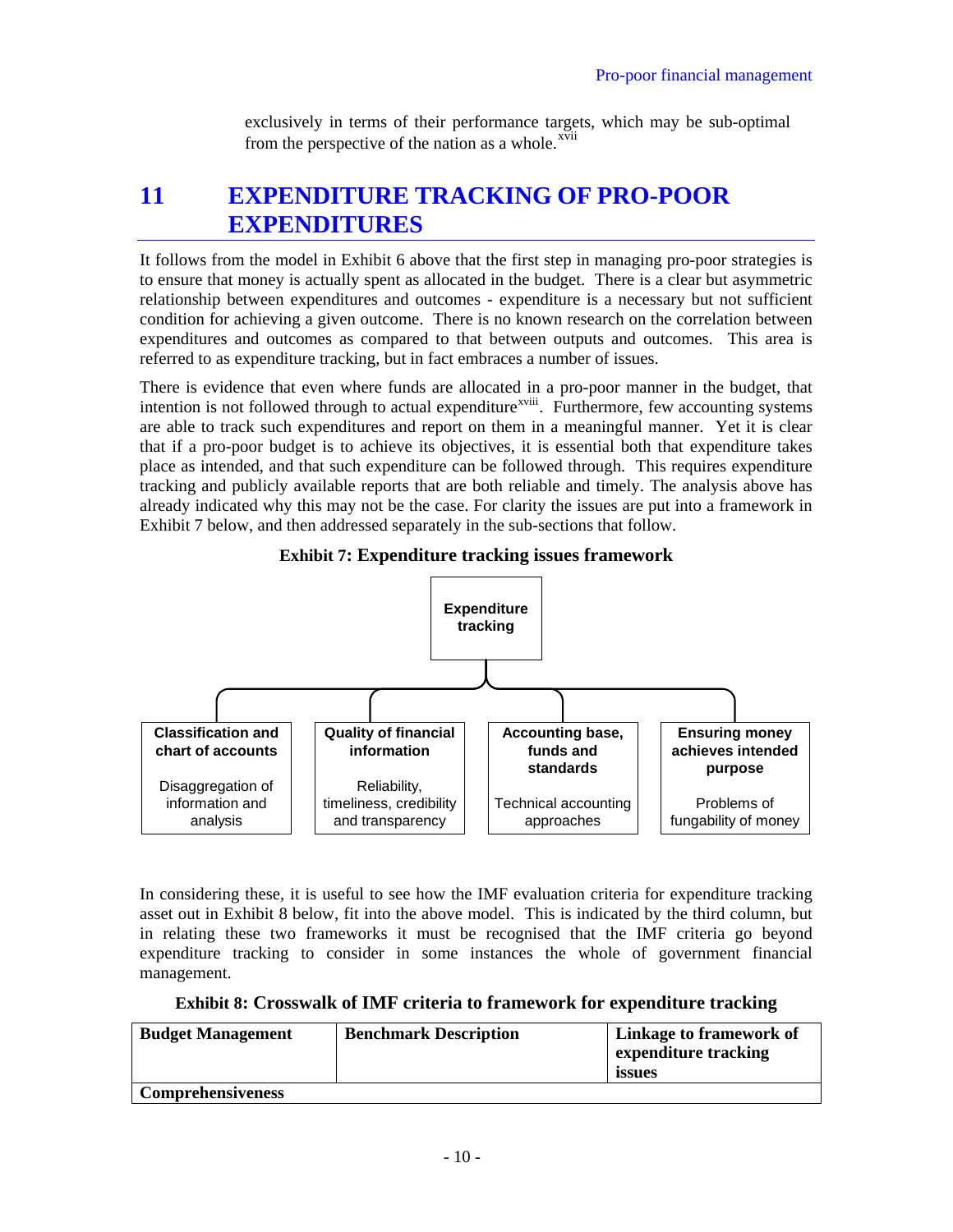| <b>Budget Management</b>       | <b>Benchmark Description</b>         | <b>Linkage to framework of</b><br>expenditure tracking |
|--------------------------------|--------------------------------------|--------------------------------------------------------|
|                                |                                      | issues                                                 |
| 1. Composition of the          | "Close-fit or better" to GFS         |                                                        |
| budget entity                  | definition of general government     | Accounting base, funds and                             |
| 2. Limitations to use of       | Extra (or off) budget expenditure is | standards                                              |
| off-budget transactions        | not substantial                      |                                                        |
| 3. Reliability of budget as    | Level and composition of outturn is  | Ensuring money achieves                                |
| guide to outturn               | "quite close" to budget              | intended purpose                                       |
| 4. Data on donor financing     | Both capital and current donor       | Accounting base, funds and                             |
|                                | funded expenditures included         | standards                                              |
| <b>Classification</b>          |                                      |                                                        |
| 5. Classification of budget    | Functional and/or program            |                                                        |
| transactions                   | information provided                 |                                                        |
| 6. Identification of           | Identified through use of            | Classification and chart of                            |
| poverty-reducing               | classification system                | accounts                                               |
| expenditure (e.g., a virtual   |                                      |                                                        |
| poverty fund)                  |                                      |                                                        |
| Projection                     |                                      |                                                        |
| 7. Quality of multi-year       | Projections are integrated into      | See above on budget issues                             |
| expenditure projections        | budget formulation                   |                                                        |
| <b>Internal Control</b>        |                                      |                                                        |
| 8. Level of payment<br>arrears | Low-level of arrears accumulated     | Accounting base, funds and<br>standards                |
| 9. Quality of internal audit   | Internal audit function (whether     | Quality of financial                                   |
|                                | effective or not)                    | information                                            |
| 10. Use of tracking surveys    | Tracking used on regular basis       | Classification and chart of                            |
| <b>Reconciliation</b>          |                                      | accounts                                               |
| 11. Quality of                 | Reconciliation of fiscal and         | Quality of financial                                   |
| fiscal/banking data            | monetary data carried out on routine | information                                            |
| reconciliation                 | basis                                |                                                        |
| <b>Reporting</b>               |                                      |                                                        |
| 12. Timeliness of internal     | Monthly expenditure reports          | Quality of financial                                   |
| budget reports                 | provided within four weeks of end    | information                                            |
|                                | of month                             |                                                        |
| 13. Classification used for    | Timely functional reporting derived  | Classification and chart of                            |
| budget tracking                | from classification system           | accounts                                               |
| <b>Final Audited Accounts</b>  |                                      |                                                        |
| 14. Timeliness of accounts     | Accounts closed within two months    |                                                        |
| closure                        | of year end                          | Quality of financial                                   |
| 15. Timeliness of final        | Audited accounts presented to        | information                                            |
| audited accounts               | legislature within one year          |                                                        |

The analysis below used the expenditure tracking framework, but uses the cross walk to link this back to the IMF criteria.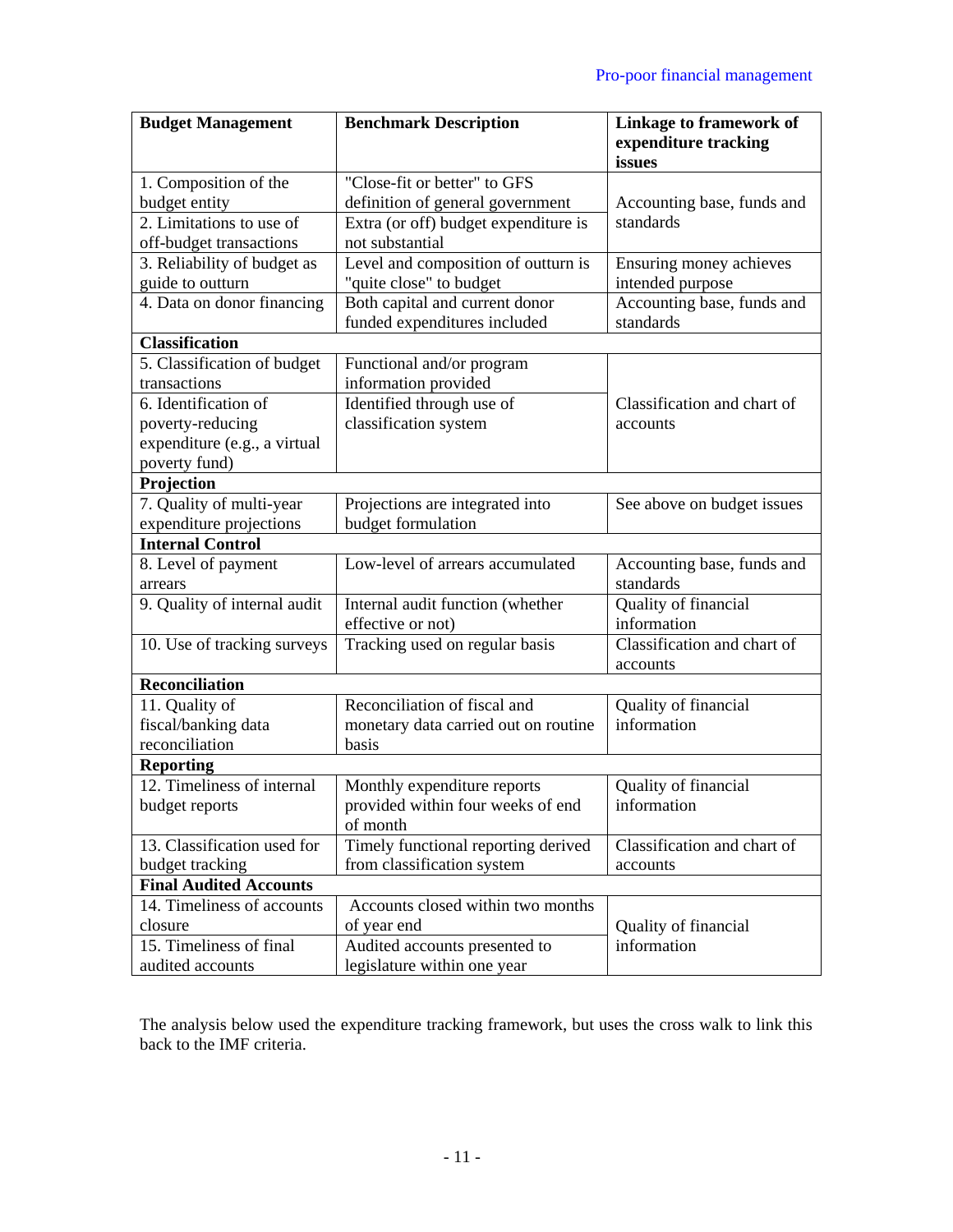### *11.1 Classification and chart of accounts*

Classification issues have already been addressed above. The IMF framework requires a functional and programme structure, which fits with the model of budget classification in [Exhibit](#page-5-0)  [4](#page-5-0) above, but the latter goes further and looks for disaggregation to the level of cost centres. The budget classification must be followed through into the chart of accounts, which will in addition include asset and liability accounts depending on the accounting base adopted. Linked to the issue of classification is the ability to analyse information in a manner that is useful for linking expenditure to outcomes. This means moving away from traditional unit costs absorbing all overheads, and instead developing models based on activity costing. Activity costing is much closer to the economic concept of marginal cost than is the traditional accounting average unit cost. As such activity based costing provides a better model for tracking expenditures. If there is a sufficiently detailed classification structure then the need for separate expenditure tracking surveys should be minimised, but such surveys are always likely to be required to relate expenditure to detailed poverty related strategies.

### *11.2 Quality of financial information*

There are a number of facets to quality of financial information:

Reliable - more than accuracy, information must be reliable for purpose intended

Timely - information must be available in time to be useful for decisions

Credible - information must be believed as reliable by users

Transparent - information must be made available in an appropriate format to users.

Reliability requires accounting systems, processes, trained staff and internal controls so as to ensure transaction data is correctly recorded and classified. Controls should include reconciliations with external sources, especially with bank records. Internal controls should include comparison with budgets and internal audit. Timeliness is relative concept. Information is required for decisions and post-event monitoring. It must always be available in time to influence future decisions. For many pro-poor strategies, information will be required in "realtime" during the financial year, so that resources can be properly managed. For post-event monitoring, there is a longer timeframe, but information is still required whilst events are fresh in people's minds, and the protagonists are still in post. Credibility requires and external verification through and independent audit. The audit must be perceived to be independent, be of high quality, and report on issues that are relevant to poor people, for example the fact that money intended for primary health care has been diverted to pay for sophisticated equipment in hospitals in the capital city. Finally, transparency requires that information should be made available to poor people or their representatives quickly, in an appropriate format, and in a manner that makes analysis and interpretation feasible.

### *11.3 Accounting base, funds and standards*

There can be no doubt that an accrual accounting base provides a more meaningful and logically consistent base for tracking expenditure. It will, for example, identify unpaid bills, other liabilities, and assets and relate expenditures to appropriate accounting periods. However, it is equally certain that most poor countries will not have the resources to adopt full accrual accounting for some time into the future. It is therefore necessary to adapt a cash basis of accounting so that it can provide the required information for tracking pro-poor expenditure. There are a number of approaches. A modified accrual basis can provide information on unpaid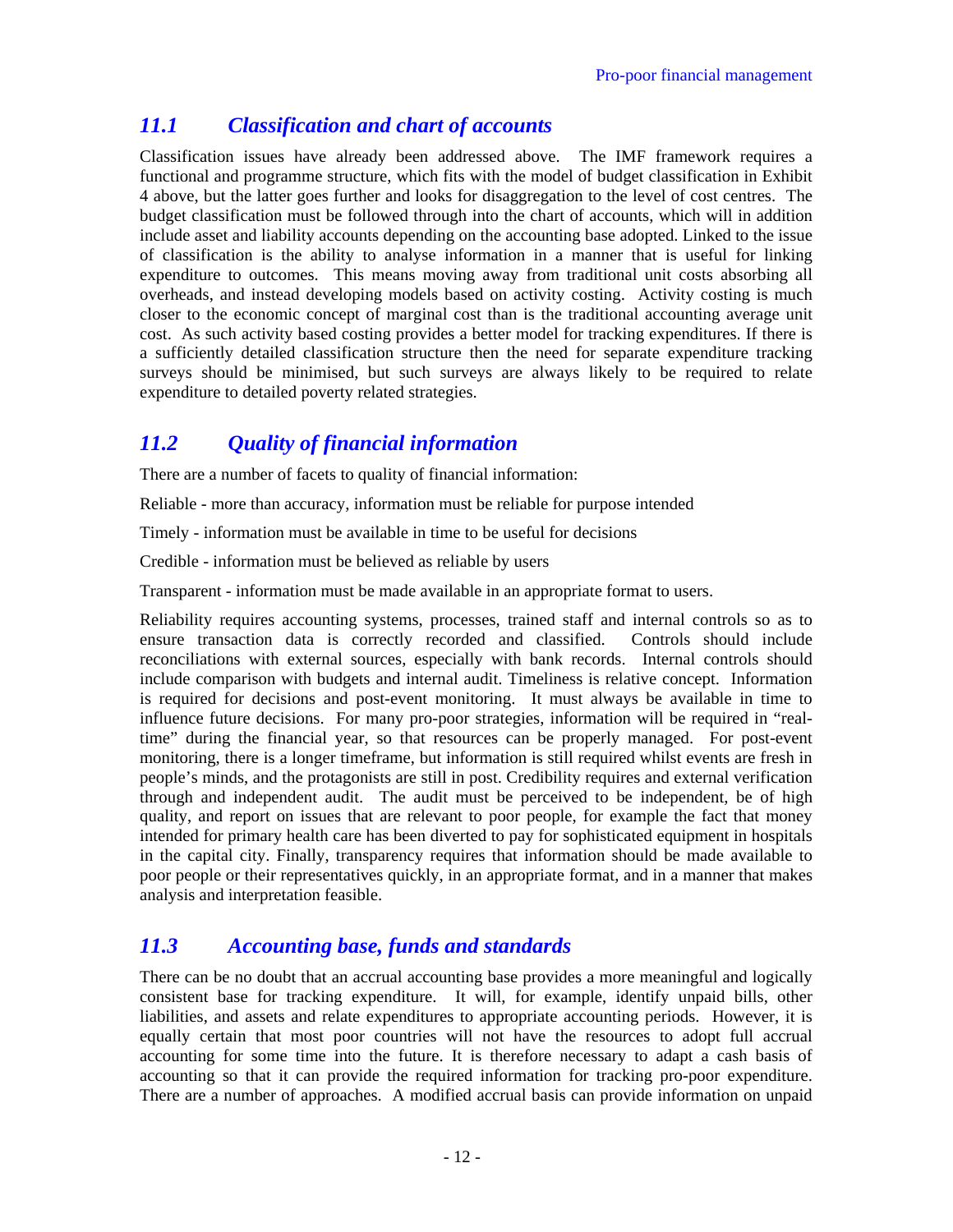bills and better manage intertemporal adjustments. The adoption of International Public Sector Accounting Standards (IPSASs<sup>[xix](#page-15-1)</sup>) provides a framework for measuring and presenting accounting information, including the format of published financial statements.

A related issue is the definition of the government entity, and then ensuring that the government budget comprehensively includes all government resource flows, and that these are all reflected through the accounting system. The IMF GFS Manual provides a definition of the government entity. However, very often some resource flows, e.g. commodity aid, direct payments for services, are not captured in the budget and hence the budget is an incomplete picture of resources allocated so sectors. Even when captured in the budget, the flows may not be reflected through the accounting system, for example because of the use of trust bank accounts or direct donor disbursements. All resource flows do need to be captured to provide comprehensive expenditure tracking. A fund approach may be used to identify pro-poor expenditure, ash as been adopted in Uganda with the Poverty Action Fund, or in Tanzania with the Multilateral Debt Fund. Funds can be a useful device, but they have very definite limitations because (i) funds do not necessarily capture additional spending on poverty reduction, and (ii) separate funds do not provide assurance that sufficient funds have been allocated for poverty reduction; (iii) management of funds diverts resources.

### *11.4 Ensuring money achieves intended purpose*

The problem of resources not reaching the intended point of service delivery has been repeatedly experienced – especially where decentralisation of services has enabled local Government to access resources. $\frac{x}{x}$  There are various approaches to ensuring money reaches its intended target, for example hypothecation, earmarking, and ring fencing.

Under hypothecation funs generated from a specific source, e.g. a road cost recovery scheme using tolls, are used in relation to the same activity, e.g. road maintenance. Hypothecation is particularly appropriate for cost recovery funds and often happens informally, e.g. hospital charges being kept by the hospital. Earmarking describes the situation when funds are provided, typically buy an external donor, and are earmarked for a particular activity or purpose. The earmarking may be built into the loan or grant conditionality, and can often be enforced through a staged or tranche release. Ring fencing applies where a budget allocation for a particular purpose, e.g. primary education, is protected against cuts through a notional ring fence. The effectiveness f ring fencing depends on the robustness of the government in ensuring it is observed.

Each of the above approaches is a tool to ensure funds are used for the purpose intended, and are particularly important in protecting social and pro-poor expenditure. However, even if successful the problem of fungability remains. Money is *fungible* when a Government offsets donor spending on a particular purpose by reducing its own expenditure on the same purpose. For example, donor funding earmarked to health will not increase total health spending if Government reduces its own health spending, and uses the funds thus released for some other purpose. Fungability means that countries are able to expend money in accordance with government priorities even though aid funds may be provided for some different set of priorities.

If donors disagree with Government spending priorities, they can try to influence them through policy dialogue, through conditionality, or by earmarking their aid. Depending on the stage in the budget cycle at which earmarking takes place and Government reactions to it, it may be capable of changing allocations between or within sectors, or the extent to which aspects of the finally approved budget are actually executed. It requires strong assumptions regarding the efficiency of the budget process and the relative power of the finance ministry before donor earmarking is rendered entirely impotent.<sup>[xxi](#page-15-1)</sup>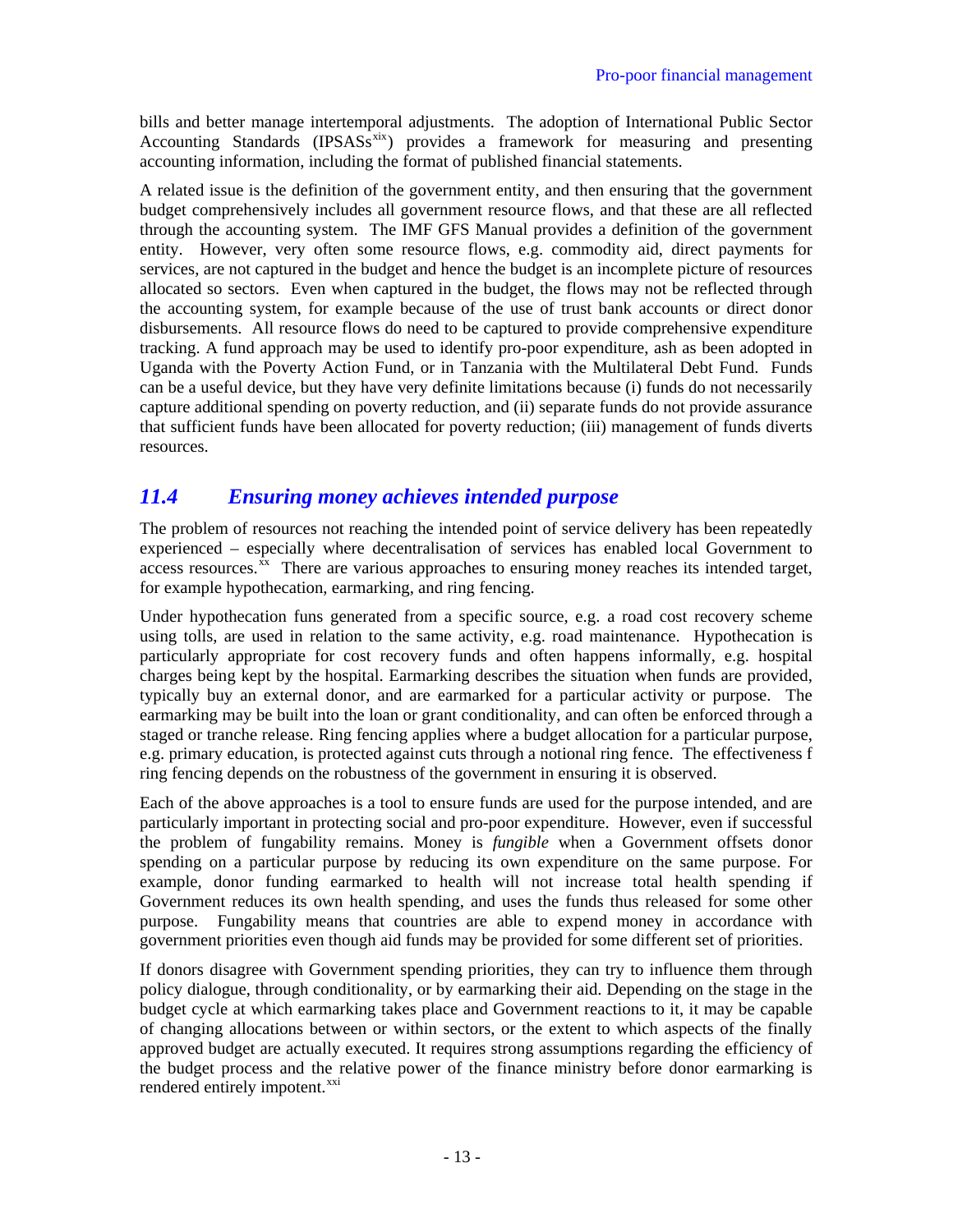### *11.5 Conclusions on expenditure tracking*

The analysis above indicates that expenditure tracking can become complex, and requires a strong accounting system to be effective. It is fundamental that such as system must be an integral part of the budget/accounting system, not a "bolted on" extra system. Making the poverty expenditure tracking integral to accounting has clear advantages: costs are minimised, the credibility of the data is improved, and sustainability is made feasible.

# **12 CHANGING GOVERNMENT FINANCIAL MANAGEMENT TO A PRO-POOR ORIENTATION**

The analysis above indicates some of the extensive range of actions and possibilities for a propoor orientation in financial management. Without such an orientation, many of the strategies will be difficult, if not impossible, to implement successfully. Experience is that it is feasible to implement technical changes in systems, but much harder to implement real changes in behavior. *This appears to reflect general experience: "Improved capacity in budget formulation may be less difficult to achieve in the short term, but it may prove ineffective unless accompanied by reforms in budget execution and reporting that are more difficult to achieve.*"<sup>[xxii](#page-15-1)</sup>

Much technical work, usually with donor support, is being undertaken to establish medium term and/or performance budget systems, to implement so-called "integrated financial management systems" (usually accounting systems). Many of these activities will yield technically sound solutions, and there is no doubt that this will provide an improved information infrastructure. However, in itself this will not result in pro-poor financial management, because the latter requires all of the changes identified above.

In summary a pro-poor financial management structure requires the features identified in Exhibit 9 below to be functioning.

| Major area             | <b>Required features</b>                                         |  |
|------------------------|------------------------------------------------------------------|--|
| Participation          | Recognition of organisational complexity of budget processes     |  |
|                        | Enable effective participation by poor people                    |  |
|                        | Achieve accountability and transparency                          |  |
| Budget organisation    | Classification by functions and programmes                       |  |
|                        | Preferably a sufficient level of disaggregation to identify cost |  |
|                        | centres controlled at a decentralised level                      |  |
| Budget timeframe       | A medium term budge timeframe integrated with the annual         |  |
|                        | budget process                                                   |  |
|                        | Legal status of medium term budget                               |  |
|                        | Procedures to avoid lapsing of budget allocations for pro-poor   |  |
|                        | expenditure                                                      |  |
| Realistic budget       | Resources realistically available to fund budget allocations     |  |
|                        | Payment processes that efficiently and expeditiously lead to     |  |
|                        | disbursement of funds without excessive transaction costs        |  |
| Performance management | Output targets linked to budget                                  |  |
|                        | Hierarchy of outcomes and outputs                                |  |
|                        | Outputs capable of normative measurement                         |  |
|                        | Participation in setting outputs                                 |  |
|                        | Transparent performance reporting subject to audit               |  |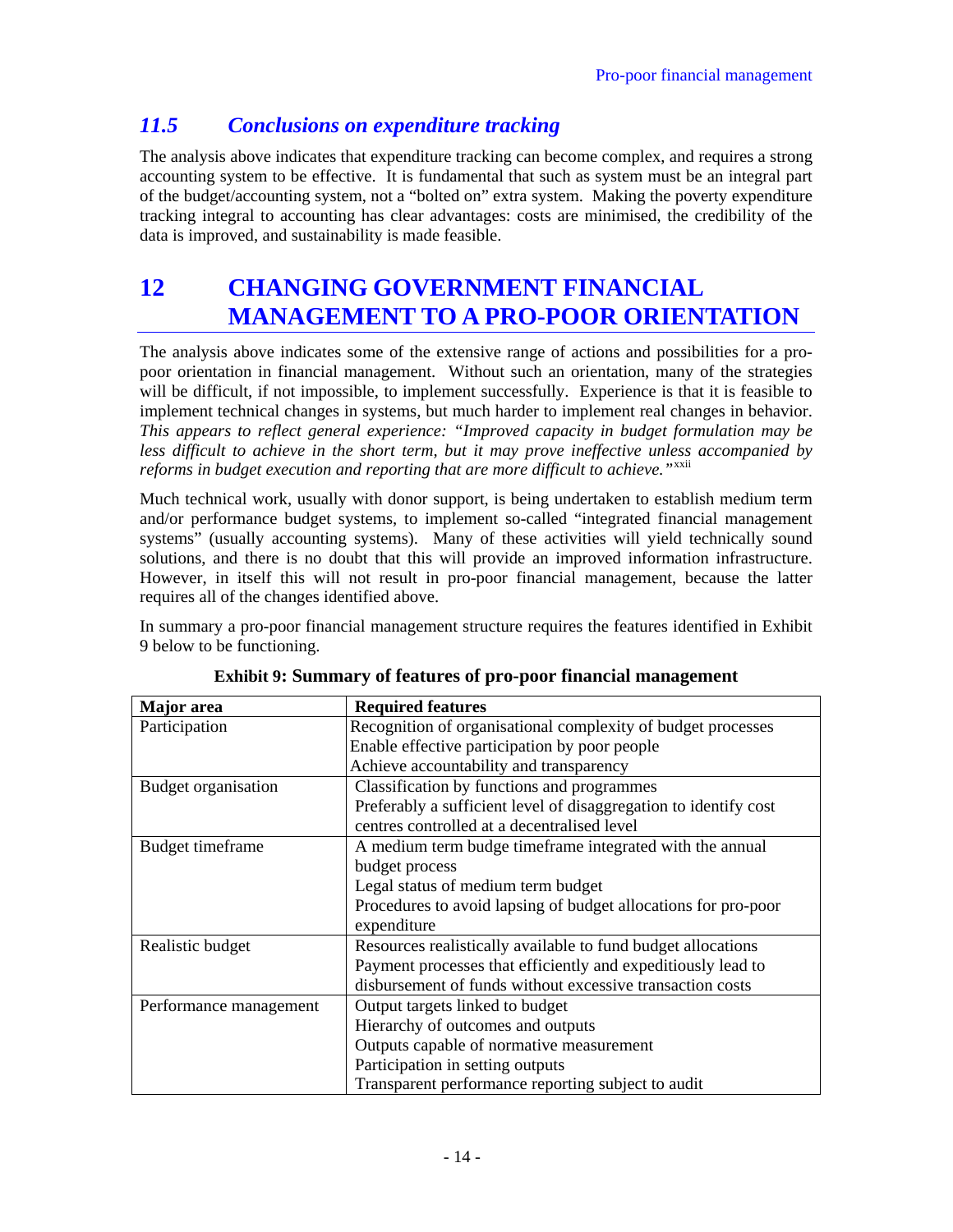| Major area           | <b>Required features</b>                                       |
|----------------------|----------------------------------------------------------------|
| Expenditure tracking | Classification followed through into chart of accounts and     |
|                      | reporting system                                               |
|                      | Quality financial information - reliable, timely, credible and |
|                      | transparent                                                    |
|                      | Appropriate accounting base, cost models and use of fund       |
|                      | accounting                                                     |
|                      | Strategies to ensure money reaches its target                  |

### **© 2002 Michael Parry**

**Michael Parry Consulting** 

**www.michaelparry.com** 

**E-mail: michael.parry@michaelparry.com**